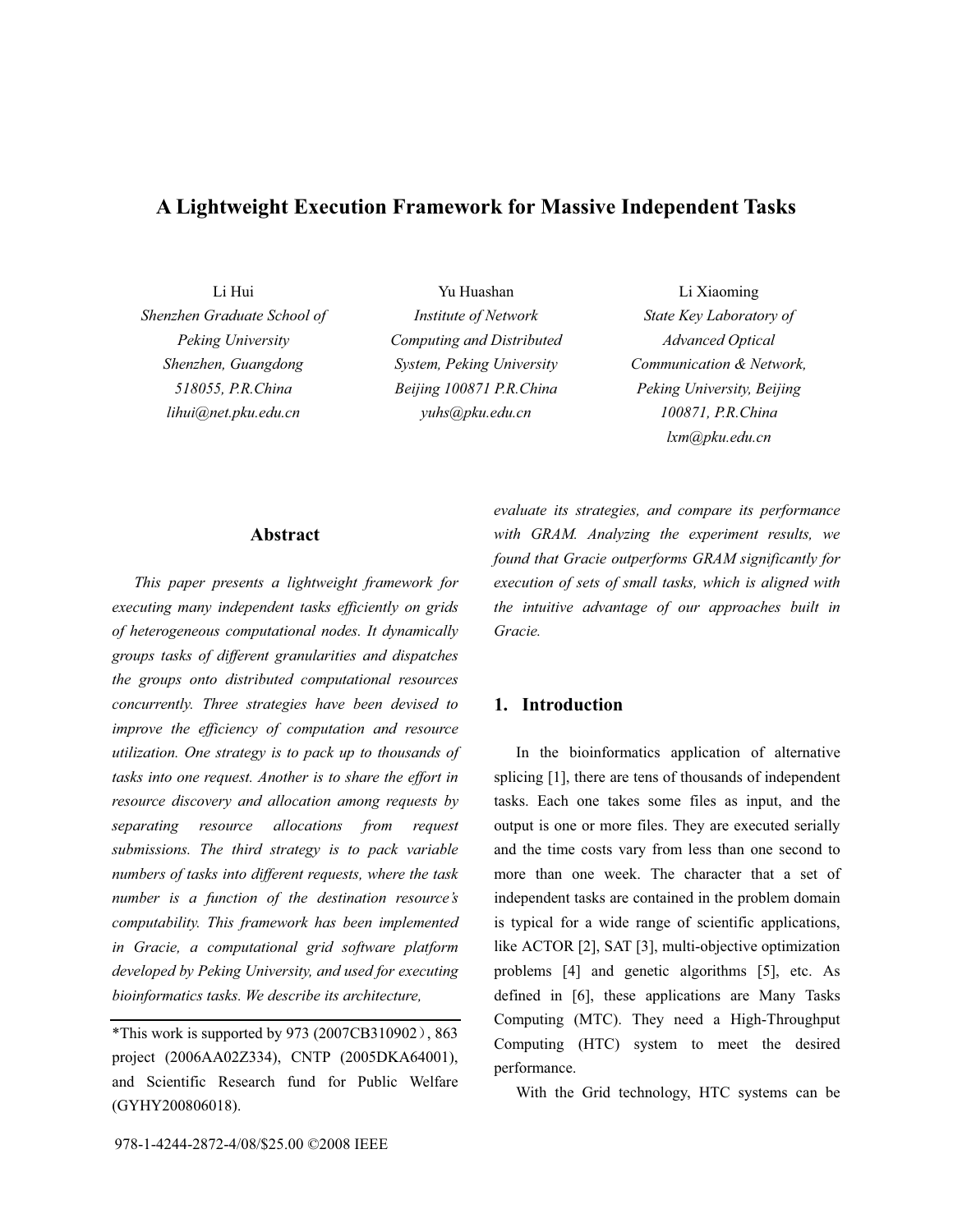built with distributed, heterogeneous computational resources on the Internet. Nowadays, most Grid systems aiming at HTC depend on GRAM to access remote resources, like Condor-G [7], GridWay [8]. When a batch job has been accepted, the Grid system selects an appropriate supercomputer and submits it to the GRAM service, which interacts with the supercomputer's Local Resource Manager (LRM) to implement the request automatically. By implementing a consistent interface for different LRMs like PBS [9] and Condor [10], GRAM plays an important role for these Grid systems. However, the GRAM-based strategy process each task with one request, and selects, allocates resources for different requests independently. The extra overhead introduced by these operations has significant effect on the performances of MTCs. Figure 1 is an experimental result to illustrate this overhead. The experiment was made on Peking University campus network. A SMP server with 4 cores was accessed remotely to perform 57 tasks in series. Comparing with transmitting the data files with Ftp and starting the task manually, GRAM consumed nearly 8 more seconds for every task.



**Figure 1. Average cost per task profiling** 

This paper focuses on improving the efficiency of MTC on Computational Grids. A lightweight execution framework has been proposed and three optimizing strategies have been devised. One strategy is to pack up to thousands of tasks into one request, so as to improve remote resource accessing efficiency. Another strategy is to separate Grid requests with resource allocations, so as to share resource discovering and allocation among requests. The third strategy is to partition a MTC application's task-set dynamically and non-uniformly, different subsets are performed concurrently on distributed resources, so as to do parallel computing on the Grid and balance task workload among distributed resources. The framework provides a set of APIs for MTC applications to submit task-sets, and process the submitted tasks with Grid resources automatically and efficiently.

Section 2 discusses related works. Section 3 illustrates the framework's main components and optimizing strategies. Section 4 introduces its implementation, and a bioinformatics computational application developed with this implementation is also introduced. Section 5 presents the experimental results to evaluate the framework and its optimizing strategies.

## **2. Related work**

GRAM-based meta-scheduler such as Condor-G, GridWay is able to schedule different tasks to distributed resources. The overhead for extra operations like resource allocating and accessing is significant for MTC, and may counteract the effect of parallel computing in some cases. Falkon [11] made an attempt to reduce average scheduling overhead of one task on clusters. It uses multi-level scheduling strategy to separate resource acquisition from tasks dispatch. It uses LRM (via GRAM) to activate executor (daemon process deployed on compute node). After that it bypasses LRMs and dispatches tasks directly to executors. It also employs the task bundling strategy [11,12] to decrease communication cost for task. These strategies help Falkon decrease scheduling cost per task caused by using GRAM and LRMs. The experiments of running 'sleep 0' tasks indicate that its throughput increases from 604 tasks/sec, without grouping, to a peak of 3773 tasks/sec with grouping. However, it does not provide further information about its performance on Grid system consists of distributed workstations/PCs.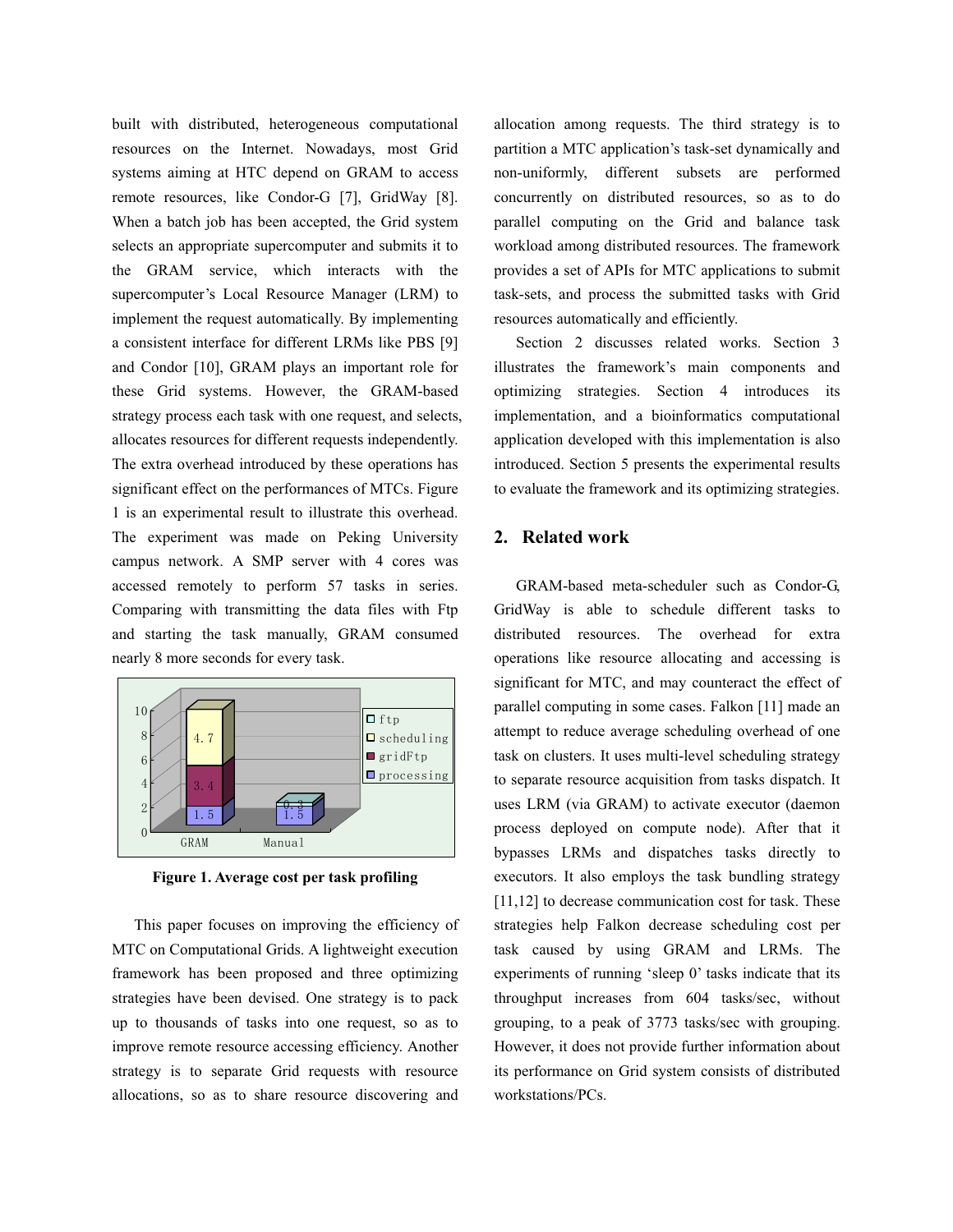# **3. Architecture**

The lightweight execution framework proposed in this paper aims to efficiently execute massive independent tasks on computational Grids. We assume that the tasks are independent, which means they have no interaction with each other and no workflow is required to denote their executing order. We assume that the task-sets are static. In another word, all tasks have been specified before a MTC is executed. We also assume that all application software required by the tasks have been previously installed on compute nodes that are possibly employed for the MTC.

## **3.1. Architecture**

The lightweight execution framework consists of grid APIs, resource manager, and adaptive job processor, as illustrated in figure 2. Grid APIs are a set of C++ class for MTC applications to process task-sets transparently with remote resources. Resource manager is a grid service to allocate and monitor remote resources for MTC applications. Adaptive job processor takes in charge of executing task and transferring input/output data on remote resources.



**Figure 2. Framework architecture**

**3.1.1 Grid APIs.** Grid APIs aims to enable application

programmer to develop Grid application easily. Moreover, it also aims to execute massive independent tasks in Grid environment efficiently. To achieve these two objectives, four important classes are designed:

- -GridResourceClass
- -GridRequstClass
- -GridRequestScheduleClass
- -GridServiceAccessClass

Every task execution environment on remote host is represented with one instance of GridResourceClass, which is responsible for the details of submitting and executing tasks on the execution environment. The instance is created and owned by a MTC application itself instead of its tasks. Application programmer can determine the time to allocate and release resources.

GridRequestClass manages a task pool containing all tasks of a MTC application. It dynamically groups up to thousands of tasks into one grid request. For different request, the number of grouped tasks is varied, depending on computability of the resource which the request is submitted to.

GridRequestScheduleClass schedules grid requests to grid resource (instance of GridResourceClass). It implements several scheduling strategies to improve resource utilization, including: OLB [13] and balanced task workload scheduling strategy. OLB assigns a resource with a new grid request immediately after its status changes to be idle. The latter strategy dynamically tunes each request's workload, and makes the grid request's workload to match the computing power of selected resource.

GridServiceAccessClass implements the details of accessing resource manager for creating, releasing, monitoring grid resources. It is the basis of other three classes.

**3.1.2. Resource manager.** Resource manager is a web service conforming to the WSRF specification. It encapsulates heterogeneous resources to be WS resources with consistent interfaces. By implementing the factory/instance pattern [14], it allows creating and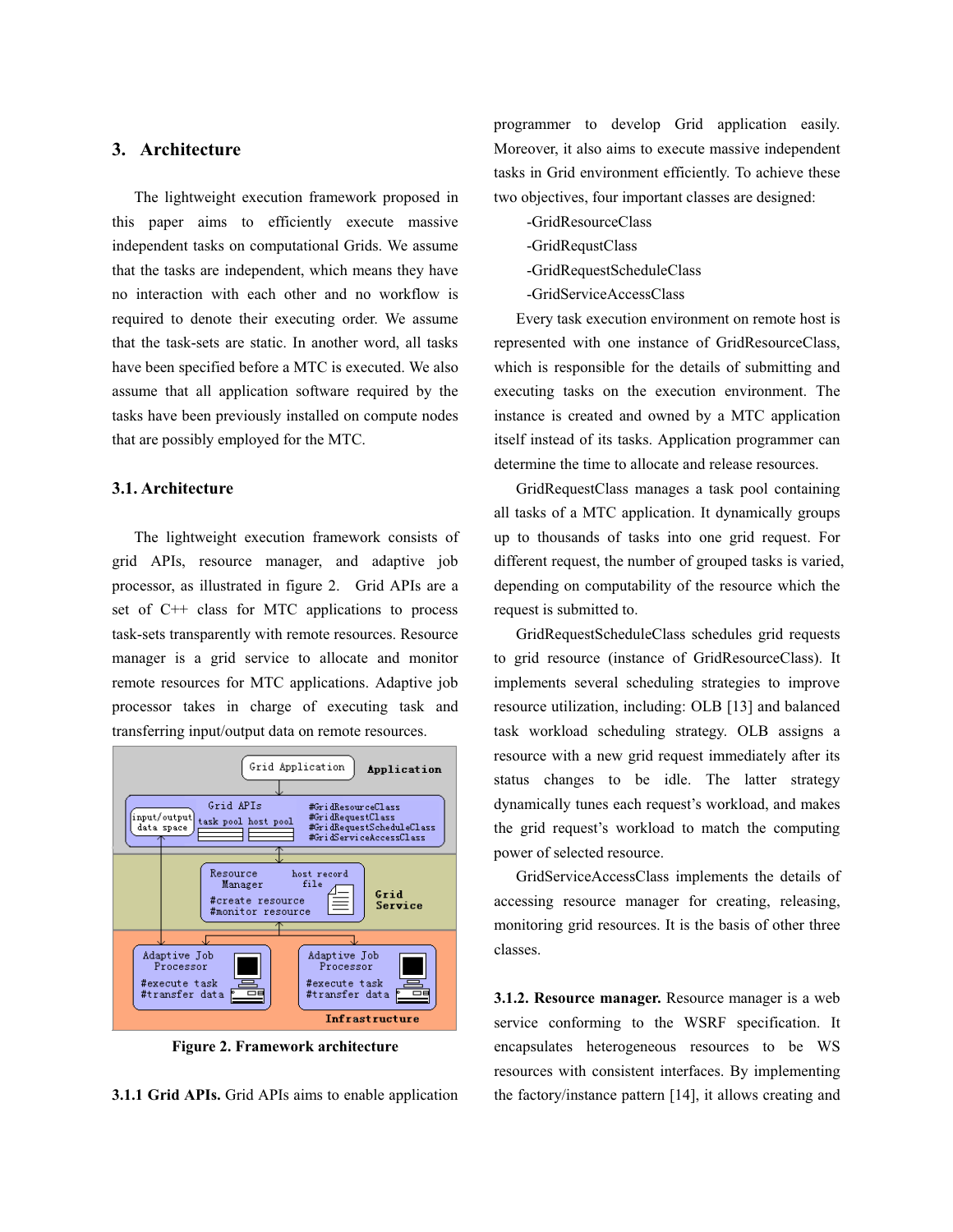managing multiple resources concurrently. For each resource creating requirement, it selects one appropriate machine resource and activates the adaptive job processor remotely.

Resource manager also takes the responsibility of monitoring resources status. Every resource contains properties to record its own status such as "BUSY" or "FREE" during computation. Grid application can decide whether to dispatch a new request to that resource based on its status information.

**3.1.3. The Adaptive Job Processor (AJP).** The AJP is deployed on compute node in advance. Its functions include: scheduling tasks on compute host; managing input/output data staging among submit host and compute host.

AJP executes multiple tasks concurrently to exploiting the parallel computability of multi-core or multiprocessor machines. Besides, AJP takes the responsibility of transmitting data files for Grid requests. It downloads input data files before executing a grid request's tasks, and uploads output data files after all tasks of the request has been completed.

#### **3.2. Strategies**

To improve the efficiency of MTC, we have devised and implemented a set of strategies for the lightweight execution framework, which includes task grouping, user-oriented resource allocating [15], and balanced task workload scheduling.

**3.2.1 Task grouping strategy.** Grid application can dynamically group up to thousands of tasks within one grid request, whose size is determined by several strategies illustrated later. One objective is to decrease the number of requests, which in turn decrease the cost of submitting requests and starting up of remote data transmission. Another objective is to provide AJP with enough independent tasks to utilize the parallel computing power of multiprocessor machines.

**3.2.2 User-Oriented resource allocating strategy.**  The lightweight execution framework allocates resources to grid application rather than any requests or jobs. This strategy separates resource allocation from task dispatching, allowing one resource to execute as many requests as desired in its lifetime. With this strategy, a MTC can significantly reduce its cost for resources allocating, configuring and releasing.

**3.2.3. Balanced task workload scheduling strategy.**  The balanced task workload scheduling strategy aims to balance request workload among machines with different computing power. Grid request is dynamically created with task grouping strategy, and its workload is calculated by an experience mathematic formula, so as to match the computing power of selected resource.

The appropriate amount of workload  $W_i$  for resource  $r_i$  in a round is defined as

$$
w_i = \partial \cdot n_i \cdot b_w + \frac{(1-\partial) \cdot T_w \cdot n_i}{2 \cdot \sum_{i=1}^{m} n_i}
$$

Where  $n_i$  refers to the amount of processors of

resource 
$$
r_i
$$
,  $\sum_{i=1}^{m} n_i$  refers to the sum of processors of all

resources allocated to the MTC.  $b_w$  is the basic workload dispatched to one CPU, and pre-defined for each MTC from experience. For instance, for data-intensive application, it is the data size of task. For compute-intensive application, it is estimated CPU

time of task.  $T_w$  refers to the sum of workload of all

tasks. 
$$
b_w
$$
 and  $T_w$  have the same unit. 
$$
\frac{T_w \cdot n_i}{\sum_{i=1}^m n_i}
$$
 refers

to the amount of workload assigned to resource ri, called its responsible workload. The responsible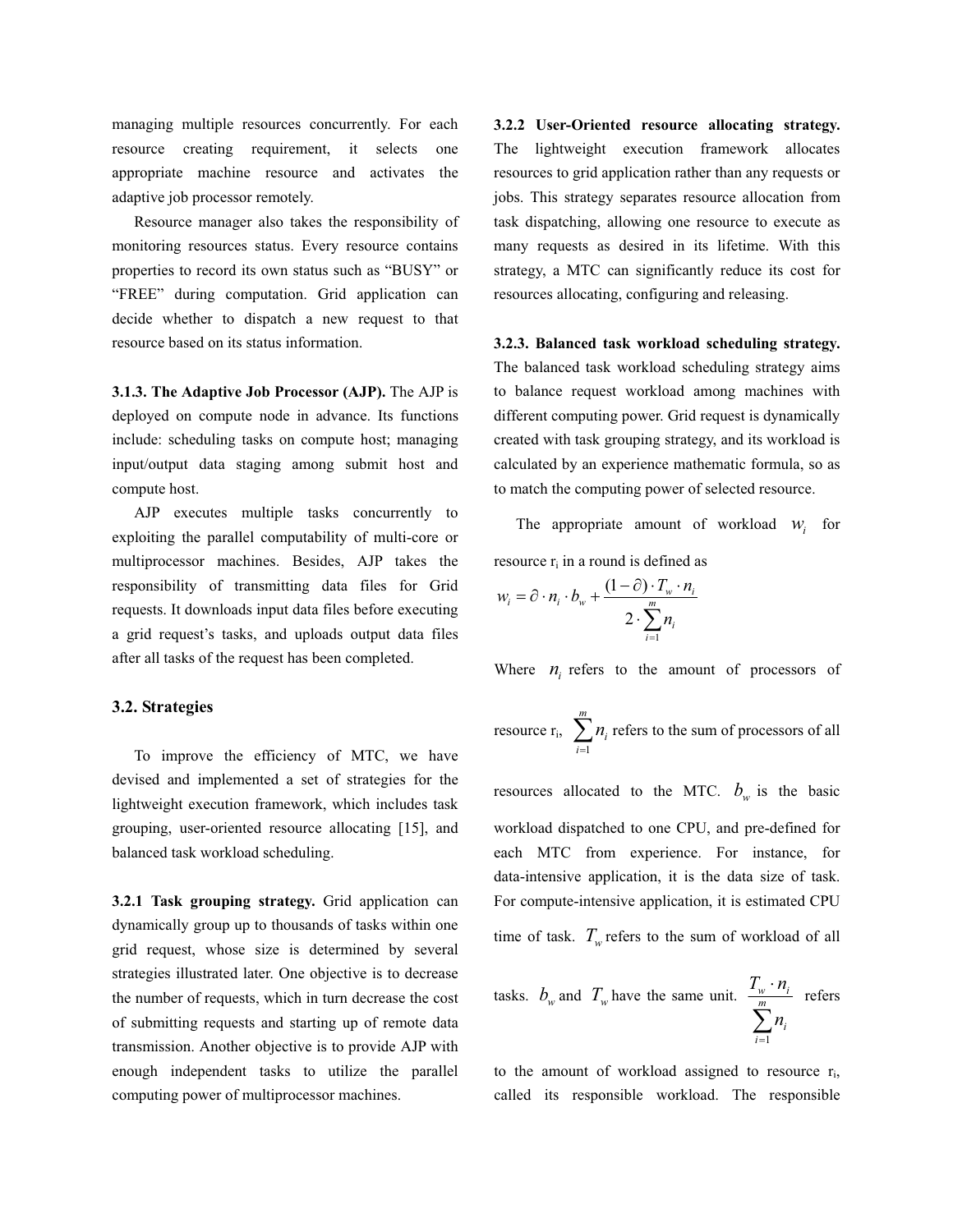workload of resource  $r_i$  is divided by 2, so as to avoid too big workload dispatched to a resource in a round. The factor  $\partial$  is a real ranging from 0 to 1. The factors  $\partial$  and  $(1 - \partial)$  are tuned to a balance between basic workload and half of responsible workload of resource  $r_i$ . Increasing the value  $\partial$  will decrease the value  $W_i$ , to the contrary, will increase the value  $W_i$ .

In different applications, the factors  $\partial$ ,  $b_w$  and  $T_w$  will have different value, unit, and semantics. GridRequestScheduleClass provides interface that enables programmer to assign these parameter by experience.

With this strategy, different machine resources are likely to complete their requests in the same time. Accordingly, a MTC's time cost is minimized.

# **4. Implementation and application**

### **4.1. Gracie platform**

The lightweight execution framework has been implemented in Gracie, a computational grid software platform developed by Peking University. It consists of Pier, Fasee, Madie, User-oriented Resource Manager and Adaptive Job Processor, as illustrated in figure 3. Pier provides an API for managing Grid resources, accessing and processing tasks with these resources in  $C/C++$  applications. Fasee implements the capability of discovering and selecting resources in computational Grids. The user-oriented resource manager service encapsulates heterogeneous resources to be WS resources with consistent interfaces, and is responsible for creating and managing these WS resources. Madie provides Grid applications with capability to monitor and retrieve a set of WS

resources that may be provided by different user-oriented resource manager services.

Fasee, Madie and the user-oriented resource manager service are WSRF services developed with Globus Toolkit 4. Pier is implemented with C++, and JNI technology is used to interact with these underlying Web services. And the AJP is also implemented with C++.



**Figure 3. Gracie architecture** 

Every computer in the Grid has been installed the AJP separately and is registered to some user-oriented resource manager service. The service and the AJP communicate through Telnet protocol. Several distributed computers are allowed to be registered to one user-oriented resource manager service. And Ftp protocol is used by AJP to transmit data files between submission host and computing host.

Grid applications are developed in C++, using the Grid API defined by Pier. Programmers use C++ to implement the application logic and algorithm, and use the Grid API to allocate and retrieve Grid resources, pack tasks to be Grid requests, and submit Grid requests to distributed resources, and monitor the progress of submitted Grid requests. Different requests are submitted to distributed resources to be processed concurrently.

#### **4.2. Application**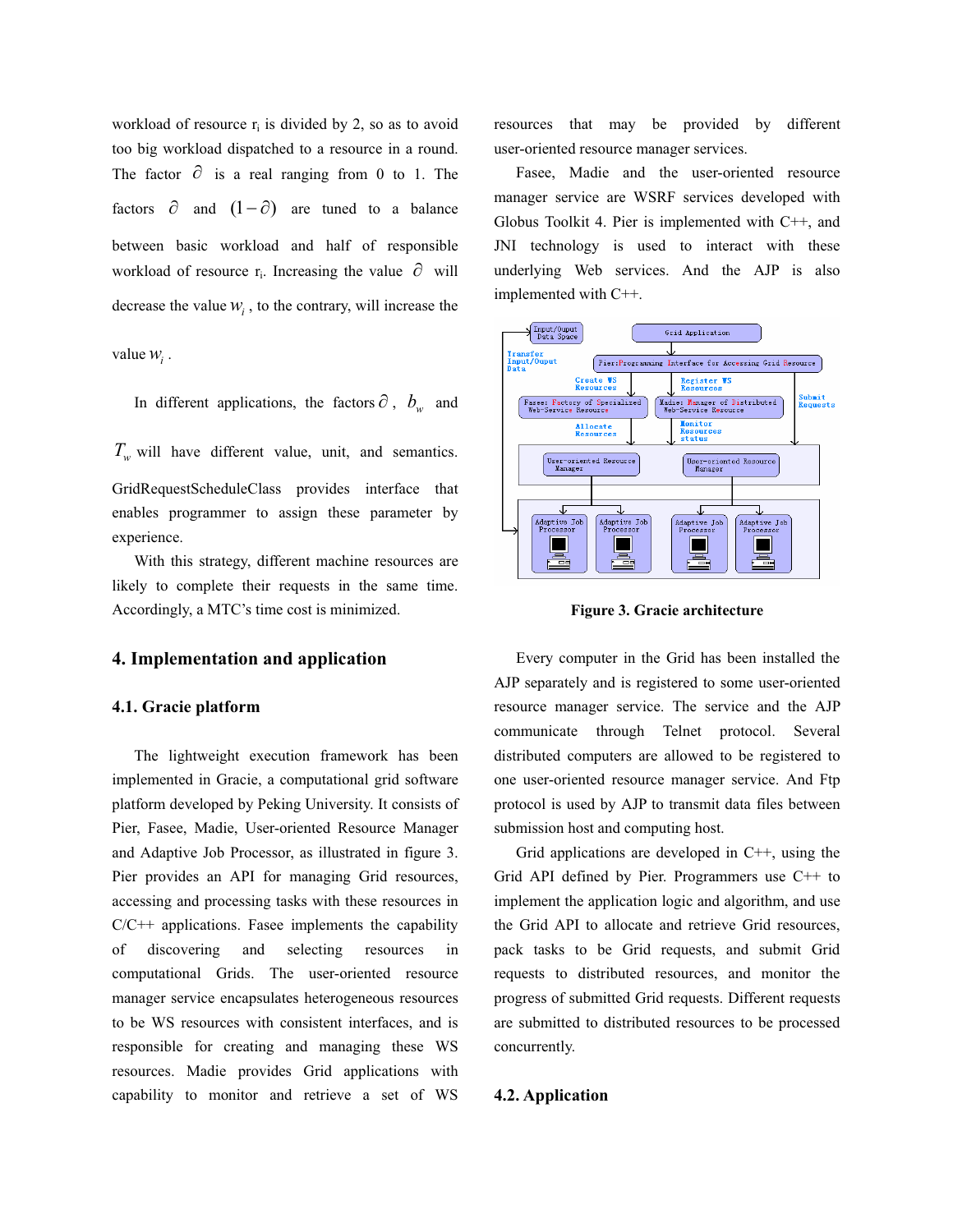We have developed a Grid application gSVAP with Gracie for CBI (China Biology Information Center) at Peking University to perform genome alterative splicing (AS). The object is to utilize distributed SMP workstations to improve computing performance by performing AS computations of different genes on different workstations concurrently.

**4.2.1. Alternative splicing application.** A gene contains numerous exons and introns, and the exons can be spliced together in different ways. For example, if a gene contains 10 exons, one version of the mRNA transcribed from that gene might contain exons 1-9. Another version of the mRNA might contain exons 1-8, and exon 10. This is called alternative splicing (AS), and can produce different forms of a protein from the same gene. Detection of AS relies heavily on high-throughput sequencing of expressed sequence tag (EST) sequences, involving complex computation of massive expression data. The application is to predicate all mRNAs that are possible transcribed from a genome.





http://www.ncbi.nlm.nih.gov/Class/MLACourse/Modu les/MolBioReview/alternative\_splicing.html



**Figure 5. Execution time distribution** 

A genome consists of a large amount of genes. The complexity of gene structures are varied greatly, leading to the computing overhead is irregularly distributed among different genes. The analysis process for one gene may last less than 1 second, while it may last more than one week for some others. For each gene, the analysis process is defined in the AS application to be one task and is to be executed on the Grid. The ESTs belongs to one gene are saved as input file of one task. Figure 5 illustrates the application's irregularity. There are totally 51242 tasks in the problem domain, about 98.0% of them cost less than 60 seconds.

### **5. Performance and strategies evaluation**

To evaluate the strategies discussed above and Gracie's performance, we have made some experiments with the AS application. 10 SMPs machines were utilized by Gracie to perform tasks for the AS application, and they were distributed on Peking University campus network. AS application was running on SMP 1. The experiment input data was human genome's ESTs published by Gen Bank in 2008 Jan, ESTs belonging to different genes were saved in different files. Those EST files were also stored on machine SMP 1. The User-oriented resource manager service, Fasee and Madie were deployed on SMP\_2. The adaptive job processor and the gene AS software tool have been previously installed on the other 8 SMPs, which were managed by one User-oriented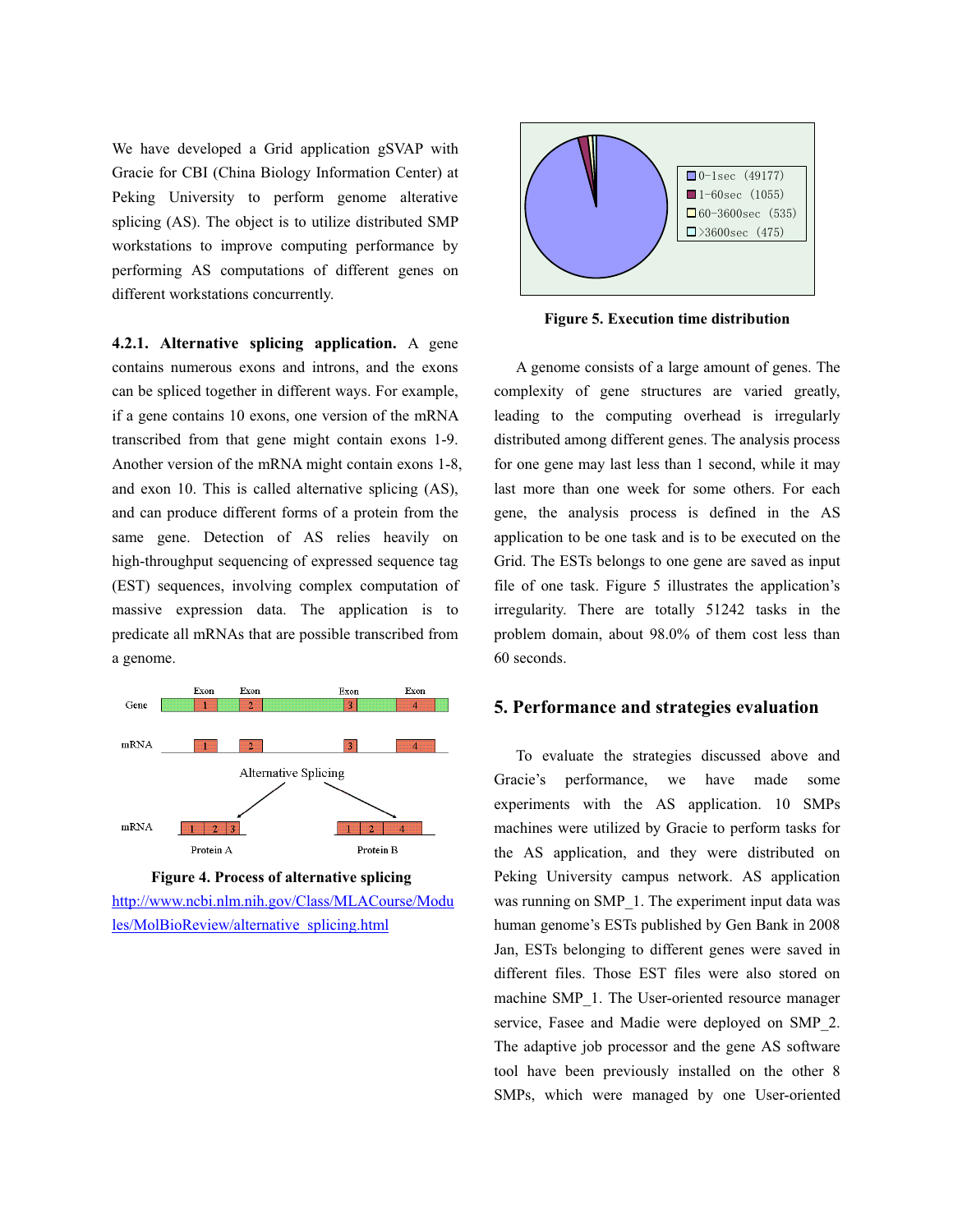resource manager service deployed on SMP\_2. In the experiments, we assigned every task an up bound for the execution time. A task was terminated by the adaptive job processor when the execution time exceeded the up bound.

#### **5.1. Evaluation metrics**

The two main metrics in the experiments are resource utilization and execution efficiency:

| $res$ <i>utilization</i> = | $T$ transfer + $T$ process             |
|----------------------------|----------------------------------------|
|                            | Tidle+ Ttransfer+ Tgrid+ Tprocess+Tsys |
| $exec\_efficiency =$       | Ttransfer + Tprocess                   |
|                            | Tbind+ Ttransfer+ Tprocess+Tsys        |

Ttransfer refers to the time used to transfer input/output data.  $T_{process}$  refers to the time used to execute tasks.  $T_{sys}$  refers to the time used to schedule tasks to resources. T<sub>idle</sub> refers to the duration when the resource has been allocated to grid application, but is idle.  $T_{grid}$ refers to the time used to run grid software.  $T<sub>bind</sub>$  refers to the time used to create and release resources.

#### **5.2. Strategy evaluations**

**5.2.1 User-Oriented resource allocating strategy.**  This experiment was to make a comparison between the request-oriented resource allocating strategy and our user-oriented resource allocating strategy. 10 tasks were executed on one SMP, and the task grouping strategy was deactivated in the experiment.

Figure 6 is the experimental result. When the request-oriented strategy was used, the cost of resources creating, registering, and releasing of 10 tasks are 13.37, 2.2, and 2.5 seconds respectively. When the user-oriented strategy was used, the costs of those operations of are 1.6, 0.23, and 0.206 seconds respectively. Comparing with the request-oriented strategy, more than 22 seconds were saved by the user-oriented strategy.



**Figure 6. Ten tasks cost profiling for two strategies**

**5.2.2. Task grouping strategy.** This experiment was to evaluate the task grouping strategy's effect on remote resource accessing efficiency. All 51242 tasks were submitted to one SMP workstation, which performed computation for each submitted task. The experiment was repeated 20 times, each time a different  $w_i$  was specified to the request size. In the AS application, wi is total size of a request's input files.

Figure 7 illustrates the experiment result. The time required to submit all 51242 tasks were reduced from 1688 seconds to minimum 1008 seconds, when  $w_i$  was increased from 0.5MB to 100MB. And its throughput increased from 30.3 tasks/sec to 50.7 tasks/sec.



**Figure 7. Completion time and throughput with various grouping size** 

**5.2.3. Balanced task workload scheduling strategy.**  We made a comparison between our balanced task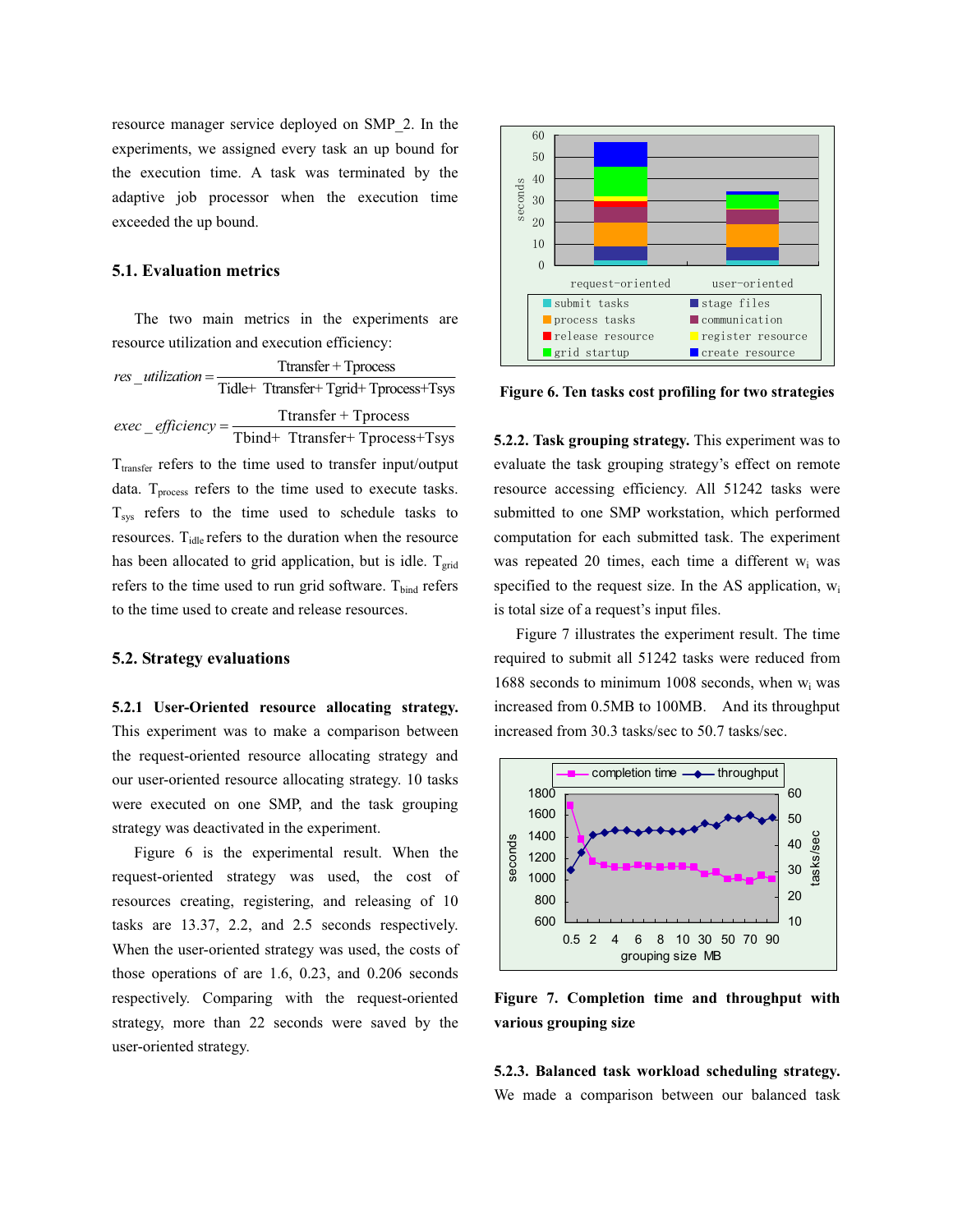workload scheduling strategy and the fixed workload scheduling strategy. In the latter strategy, the request size is a constant for different resources. This experiment exploited 6 SMP workstations to execute all 51242 tasks, and each one's maximum execution time was set to be 60 seconds. In the fixed workload scheduling strategy, the task grouping size was set to be 6.5MB, which was selected from a set of candidates to deliver the best performance. In the balanced task workload scheduling strategy, its  $\partial$  value was set to be 0.3.

To process all 51242 tasks, our balanced task workload scheduling strategy cost 3219 seconds, while the fixed workload scheduling strategy cost 3703 seconds. Figure 8 illustrate the work time (task processing time  $+$  file staging time) distribution on 6 SMPs for two strategies. It is indicated that the work time distribution of balanced strategy is more even than that of fixed strategy.



**Figure 8. Work time distribution on 6SMPs for two strategies**

## **5.3. Gracie vs. GRAM**

The experiment was to evaluate resource utilization in Gracie by comparing with GRAM. We devised 4 experiments to submit tasks with Gracie and GRAM respectively: GRAM, GRAM+Fork, Gracie, and Gracie+Optimize. The GRAM experiment was to submit tasks with GRAM, and a new task would not be submitted until the last submitted one has been completed. The GRAM+Fork experiment utilized 4 concurrent threads to submit tasks, and each thread performed just the same operations as in the GRAM experiment. The Gracie experiment submitted tasks with Gracie, and each request contained 4 tasks. In the Gracie+Optimize experiment, all optimizing strategies discussed above were used.



**Figure 9. Comparison of four approaches** 

We selected two set of tasks. One set consists of 1139 tasks whose time costs are less than 1 second. Another set consists of 86 tasks whose time costs are ranged from 30 seconds to 60 seconds. Figure 9 is the experimental result. It indicates that Gracie uses less 87% and 67% completion time than GRAM does in the two experiments respectively.

## **6. Summary and future work**

#### **6.1. Summary**

In this paper, we introduced a lightweight execution framework for scheduling massive independent tasks on distributed computational resources. To make the execution efficiently, it uses tasks grouping strategy and user-oriented resource allocating strategy to reduce average scheduling cost of one task. Further, it uses a balanced task workload scheduling strategy to minimize the completion time of whole tasks. Experiments in this paper indicate that the proposed framework can accelerate the execution of massive independent tasks in Grid environment. What is more, it allows application programmers to easily develop